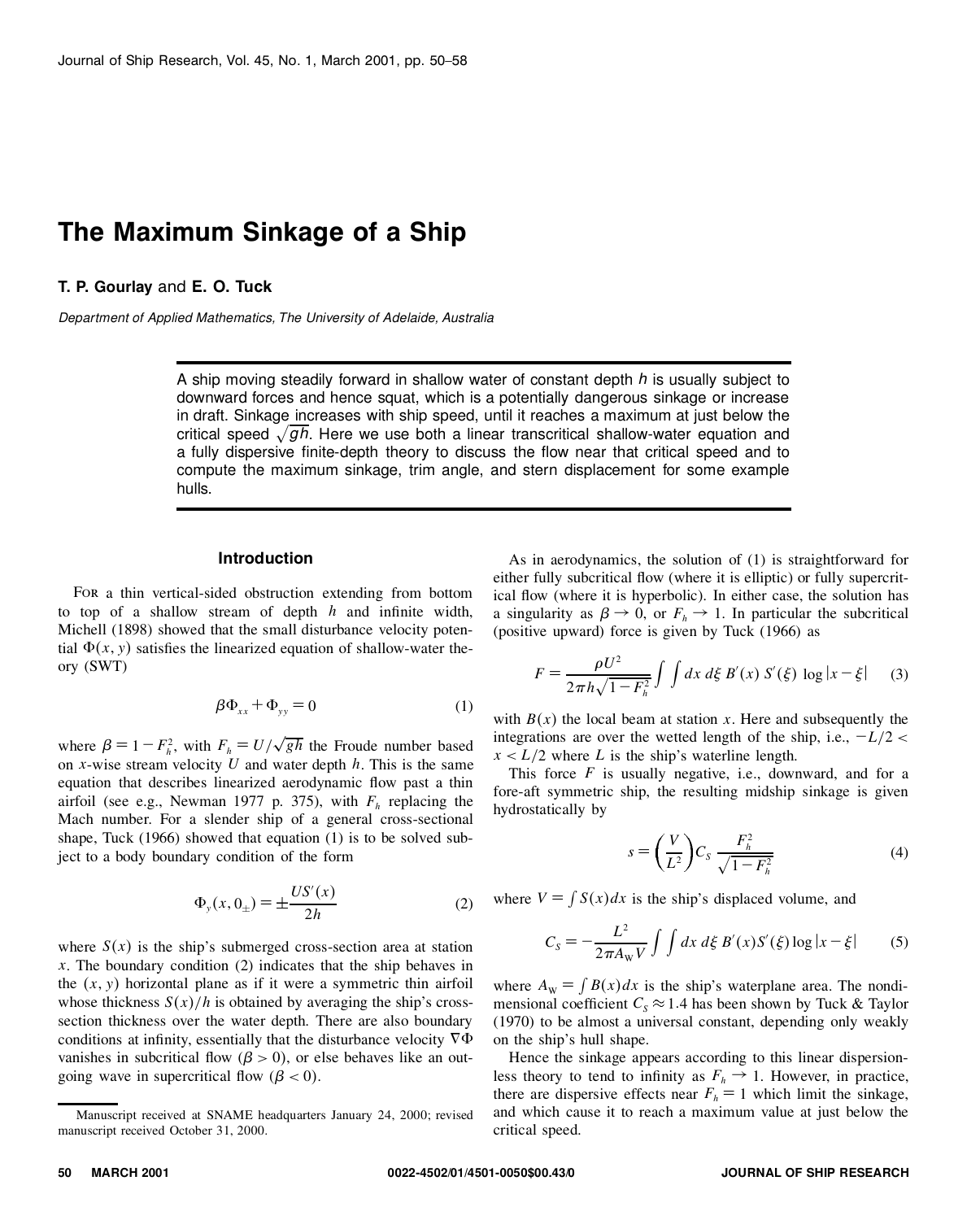Accurate full-scale experimental data for maximum sinkage are scarce. However, according to linear inviscid theory, the maxi mum sinkage is directly proportional to the ship length for a given shape of ship and depth-to-draft ratio (see later). This means that model experiments for maximum sinkage (e.g., Graff et al 1964) can be scaled proportionally to length to yield full-scale results, provided the depth-to-draft ratio remains the same.

The magnitude of this maximum sinkage is considerable. For example, the Taylor Series A3 model studied by Graff et al (1964) had a maximum sinkage of 0.89% of the ship length for the depth-to-draft ratio  $h/T = 4.0$ . This corresponds to a midship sinkage of 1.88 meters for a 200 meter ship. Experiments on maximum squat were also performed by Du & Millward (1991) using NPL round bilge series hulls. They obtained a maximum midship sinkage of 1.4% of the ship length for model 150B with  $h/T = 2.3$ . This corresponds to 2.8 meters midship sinkage for a 200 meter ship. Taking into account the fact that there is usually a significant bow-up trim angle at the speed where the maximum sinkage occurs, the downward displacement of the stern can be even greater, of the order of 4 meters or more for a 200-meter long ship.

It is important to note that only ships that are capable of traveling at transcritical Froude numbers will ever reach this maxi mum sinkage. Therefore, maximum sinkage predictions will be less relevant for slower ships such as tankers or bulk carriers. Since the ships or catamarans that frequently travel at transcritical Froude numbers are usually comparatively slender, we expect that slender-body theory will provide good results for the maxi mum sinkage of these ships.

For ships traveling in channels, the width of the channel becomes increasingly important around  $F<sub>h</sub> = 1$ , when the flow is unsteady and solitons are emitted forward of the ship (see e.g., Wu & Wu 1982). Hence experiments performed in channels can not be used to accurately predict maximum sinkage for ships in open water. The experiments of Graff et al were done in a wide tank, approximately 36 times the model beam, and are the best results available with which to compare an open-water theory. However, even with this large tank width, sidewalls still affect the flow near  $F_h = 1$ , as we shall discuss.

### **Transcritical shallow-water theory (TSWT)**

It is not possible simply to set  $\beta = 0$  in (1) in order to gain useful information about the flow near  $F_h = 1$ . As with transonic aerodynamics, it is necessary to include other terms that have been neglected in the linearized derivation of SWT (1).

An approach suggested by Mei (1976) (see also Mei & Choi, 1987) is to derive an evolution equation of Korteweg-de Vries (KdV) type for the flow near  $F<sub>h</sub> = 1$ . The usual one-dimensional forms of such equations contain both nonlinear and dispersive terms. It is not difficult to incorporate the second space dimension *y* into the derivation, resulting in a two-dimensional KdV equation, which generalizes (1) by adding two terms to give

$$
\beta \Phi_{xx} + \Phi_{yy} - \frac{3}{U} \Phi_x \Phi_{xx} + \frac{1}{3} h^2 \Phi_{xxxx} = 0
$$
 (6)

The nonlinear term in  $\Phi_x \Phi_{xx}$  but not the dispersive term in  $\Phi_{xxxx}$  was included by Lea & Feldman (1972). Further solutions of this nonlinear but nondispersive equation were obtained by Ang (1993) for a ship in a channel. Chen & Sharma (1995) con sidered the unsteady problem of soliton generation by a ship in a channel, using the Kadomtsev-Petviashvili equation, which is essentially an unsteady version of equation (6). Although they concentrated on finite-width domains, their method is also applicable to open water, albeit computationally intensive. Further nonlinear and dispersive terms were included by Chen (1999), allowing finite-width results to be computed over a larger range of Froude numbers.

Mei (1976) considered the full equation (6) in open water and provided an analytic solution for the linear case where the term  $\Phi_{\rm r} \Phi_{\rm rr}$  is omitted. He showed that for sufficiently slender ships the nonlinear term in equation (6) is of less importance than the dispersive term and can be neglected; also that the reverse is true for full-form ships where the nonlinear term is dominant. This is also discussed in Gourlay (2000).

As stated earlier, most ships that are capable of traveling at transcritical speeds are comparatively slender. For these ships it is dispersion, not nonlinearity, that limits the sinkage in open water. Nonlinearity is usually included in one-dimensional KdV equations by necessity, as a steepening agent to provide a bal ance to the broadening effect of the dispersive term in  $\Phi_{xxxx}$ . In open water, however, there is already an adequate balance with the two-dimensional term in  $\Phi_{yy}$ . This is in contrast to finitewidth domains, which tend to amplify transcritical effects and cause the flow to be more nearly unidirectional. Hence nonlinearity becomes important in finite-width channels to such an extent that steady flow becomes impossible in a narrow range of speeds close to critical (see e.g., Constantine 1961, Wu & Wu 1982).

Therefore, for slender ships in shallow water of large or infinite width, we can solve for maximum squat using the simple transcritical shallow-water (TSWT) equation

$$
\beta \Phi_{xx} + \Phi_{yy} + \gamma \Phi_{xxxx} = 0 \tag{7}
$$

(writing  $\gamma = h^2/3$ ), subject to the same boundary condition (2). The term in  $\gamma$  provides dispersion that was absent in the SWT, and limits the maximum sinkage.

#### **Solution**

The solution of the TSWT equation (7) for the potential *ê*, subject to the boundary condition (2), can be written (Mei 1976) as a Fourier integral

$$
\Phi(x, y) = \frac{Ui}{4\pi h} \int d\xi S(\xi) \int_{-\infty}^{\infty} \frac{k}{\lambda} e^{ik(\xi - x) - \lambda |y|} dk \tag{8}
$$

where  $\lambda^2 = \beta k^2 - \gamma k^4$ . If  $\beta > 0$  and  $k^2 < \beta/\gamma$ , the parameter  $\lambda$  can be taken as real positive, and the interpretation of (8) is straightforward. However, if  $\beta < 0$ , or if  $\beta > 0$  and  $k^2 > \beta/\gamma$ , then  $\lambda^2$  is negative and we must choose the correct sign of its pure-imaginary square root. The basis for this choice is that the solution must then represent outgoing not incoming waves, and this is so if we take

$$
\lambda = \begin{cases}\n-i\sqrt{\gamma k^4 - \beta k^2}, & \beta k^2 - \gamma k^4 < 0 \text{ and } k > 0 \\
+i\sqrt{\gamma k^4 - \beta k^2}, & \beta k^2 - \gamma k^4 < 0 \text{ and } k < 0\n\end{cases}
$$
(9)

With that interpretation, the *k*-integrand in (8) is defined for all  $\beta$ and all *k*, excepting the integrable singularities at  $k = \pm \sqrt{\beta/\gamma}$ .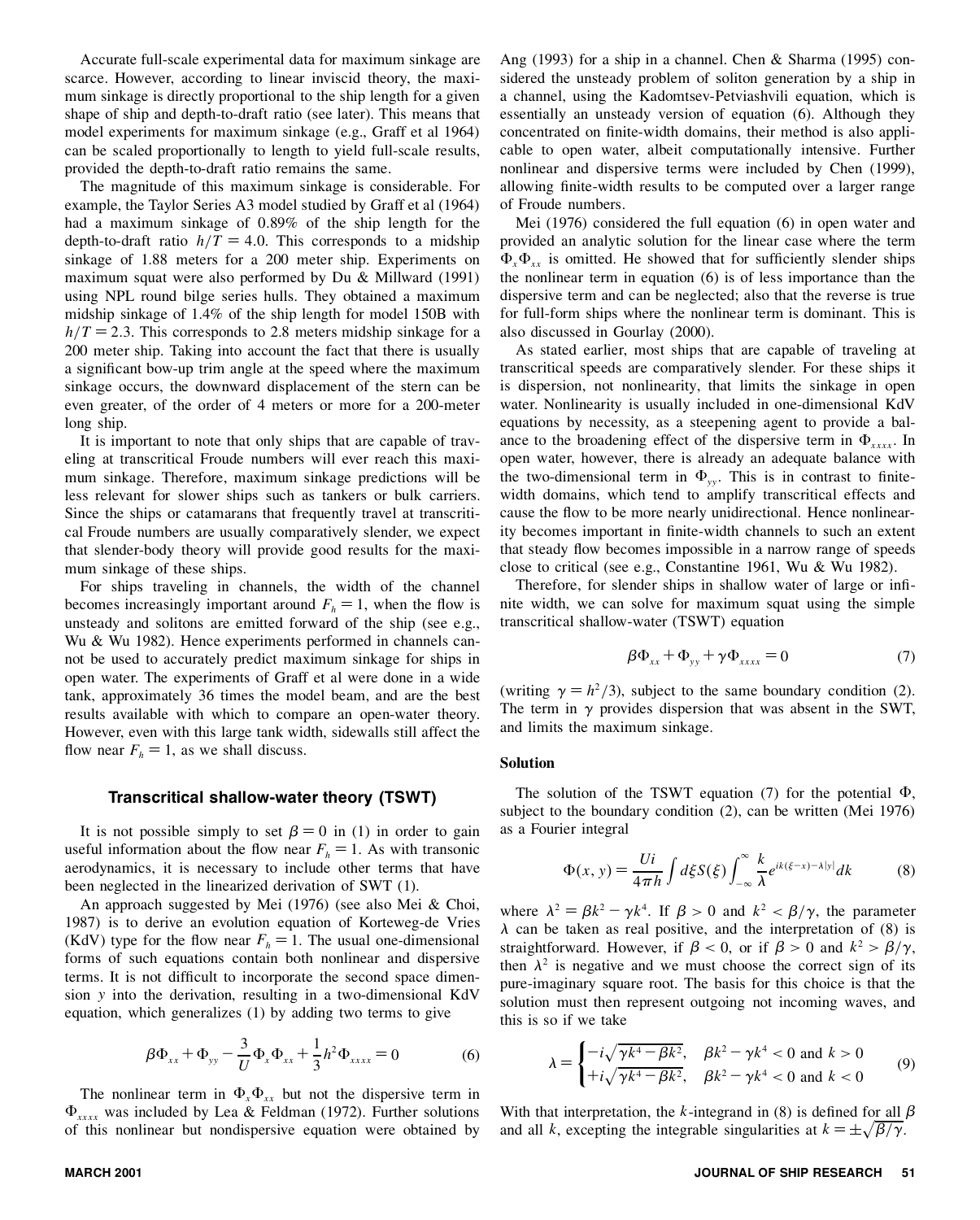### **Pressure, forces, and squat**

The pressure excess over hydrostatic is given by the linearized Bernoulli equation as  $p = -\rho U \Phi_x$ . Matching with the inner flow sic as in Tuck (1966) gives the leading order pressure on the hull as

$$
p(x) = -\rho U \Phi_x |_{y=0}
$$

or

$$
p(x) = -\frac{\rho U^2}{4\pi h} \int d\xi S(\xi) \lim_{y \to 0} \int_{-\infty}^{\infty} \frac{k^2}{\lambda} e^{ik(\xi - x) - \lambda |y|} dk \tag{10}
$$

The (positive upward) vertical force on the ship is  $F = \int p(x) \times$  $B(x)dx$ ; thus

$$
F = -\frac{\rho U^2}{4\pi h} \int_{-\infty}^{\infty} \frac{k^2}{\lambda} \overline{S}(k) \overline{B}^*(k) dk
$$
 (11)

Similarly the trim moment  $M = -\int x p(x) B(x) dx$  (measured positive bow-up) becomes

$$
M = \frac{\rho U^2}{4\pi h} \int_{-\infty}^{\infty} \frac{k^2}{\lambda} \overline{S}(k) \overline{xB}^*(k) dk
$$
 (12)

where

$$
\overline{S}(k) = \int S(x)e^{ikx}dx
$$
  

$$
\overline{B}(k) = \int B(x)e^{ikx}dx
$$
  

$$
\overline{xB}(k) = \int xB(x)e^{ikx}dx
$$
 (13)

are Fourier transforms of  $S(x)$ ,  $B(x)$  and  $xB(x)$  respectively, a star denoting complex conjugate. Again, these integrals are taken over the wetted length of the ship.

Mei (1976) expressed the transcritical force in a form similar to (3), where the logarithm is replaced by a kernel involving Bessel and Struve functions. However, for computational purposes, the Fourier-transformed version (11) appears to be preferable.

We note using the identity

$$
\frac{1}{2} \int_{-\infty}^{\infty} |k| \overline{S}(k) \overline{B}^*(k) dk
$$
  
= 
$$
- \int \int dx d\xi B'(x) S'(\xi) \log |x - \xi|
$$
 (14)

that, away from  $F_h = 1$ , the TSWT vertical force (11) agrees with the SWT result (3) in the limit as  $\gamma \rightarrow 0$ , i.e., when transcritical dispersion effects are negligible. In performing this limit, we must scale  $\gamma$  using the ship's length L, so that we are in essence taking the limit as  $h/L \rightarrow 0$ . Similarly the trim moment (12), and therefore actual sinkage and trim, all agree with SWT in the limit  $h/L \rightarrow 0.$ 

Once the vertical force and trim moment are known, we can solve simultaneously for the (downward) midship sinkage *s* and bow-up trim angle  $\theta$  using the hydrostatic equilibrium relations

$$
-\frac{F}{\rho g} = \int \{s + x\theta\} B(x) dx
$$
  

$$
\frac{M}{\rho g} = \int x\{s + x\theta\} B(x) dx
$$
 (15)

### **Symmetric hulls**

To illustrate some properties of the TSWT, we shall now con sider the special case of ships with fore-aft symmetry. In that case,  $B$  and  $S$  are real-valued even functions of  $k$ , and the star in (11) is unnecessary. The integrand in (11) is odd in *k* for supercritical flow  $(\beta < 0)$ , so that the sinkage force is identically zero. For subcritical flow, the contributions from  $k > \sqrt{\beta/\gamma}$  and  $k < -\sqrt{\beta/\gamma}$ , where  $\lambda$  is imaginary, similarly cancel each other, so (11) reduces to

$$
F = -\frac{\rho U^2}{2\pi h} \int_0^{\sqrt{\beta/\gamma}} \frac{k}{\sqrt{\beta - \gamma k^2}} \overline{S}(k) \overline{B}(k) dk
$$
 (16)

Thus the transcritical sinkage force is a predominantly subcritical-like or elliptic phenomenon, depending on the long wave part  $|k| < \sqrt{\beta/\gamma}$  of the wave number range where all disturbances due to the ship tend to zero at infinity. This is consistent with the result of Tuck (1966) that the dispersionless supercritical sinkage vanishes for ships with fore-aft symmetry.

Conversely, the subcritical trim moment for fore-aft symmetric vessels can be written

$$
M = \frac{\rho U^2}{2\pi h} \int_{\sqrt{\beta/\gamma}}^{\infty} \frac{ik}{\sqrt{\gamma k^2 - \beta}} \overline{S}(k) \overline{x} \overline{B}(k) dk
$$
 (17)

since  $\overline{xB}(k)$  is pure imaginary and odd in *k*. There is zero contribution to the moment from the <u>range</u>  $|k| < \sqrt{\beta/\gamma}$ . (For supercritical flow the lower terminal  $\sqrt{\beta/\gamma}$  in (17) is replaced by zero.)

Hence transcritical trim is a predominantly supercritical-like or hyperbolic phenomenon, depending on large wave numbers where the ship produces an outgoing short wave at infinity. Again, this is consistent with the trim vanishing in subcritical dispersionless flow for fore-aft symmetric ships (Tuck 1966), and taking a large bow-up value in supercritical flow, which is anticipated in the transcritical range.

For fore-aft symmetry, the hydrostatic coupling between sinkage and trim vanishes, and (15) becomes

$$
F = -\rho g A_w s
$$
  

$$
M = \rho g I_w \theta
$$
 (18)

where  $A_w = \int B(x) dx$  and  $I_w = \int x^2 B(x) dx$ . Therefore the sinkage and trim displacements are given by

$$
s = \frac{F_h^2}{2\pi A_w} \int_0^{\sqrt{\beta/\gamma}} \frac{k}{\sqrt{\beta - \gamma k^2}} \overline{S}(k) \overline{B}(k) dk
$$
  

$$
\theta = \frac{F_h^2}{2\pi I_w} \int_{\sqrt{\beta/\gamma}}^{\infty} \frac{ik}{\sqrt{\gamma k^2 - \beta}} \overline{S}(k) \overline{xB}(k) dk
$$
 (19)

### **Finite-width channel**

In the case of a ship moving along the center of a channel of width  $2w$ , assuming steady flow we can still solve  $(7)$  using Fourier-transform techniques. This time we use a wall boundary condition on  $y = \pm w$  to obtain the following expressions for the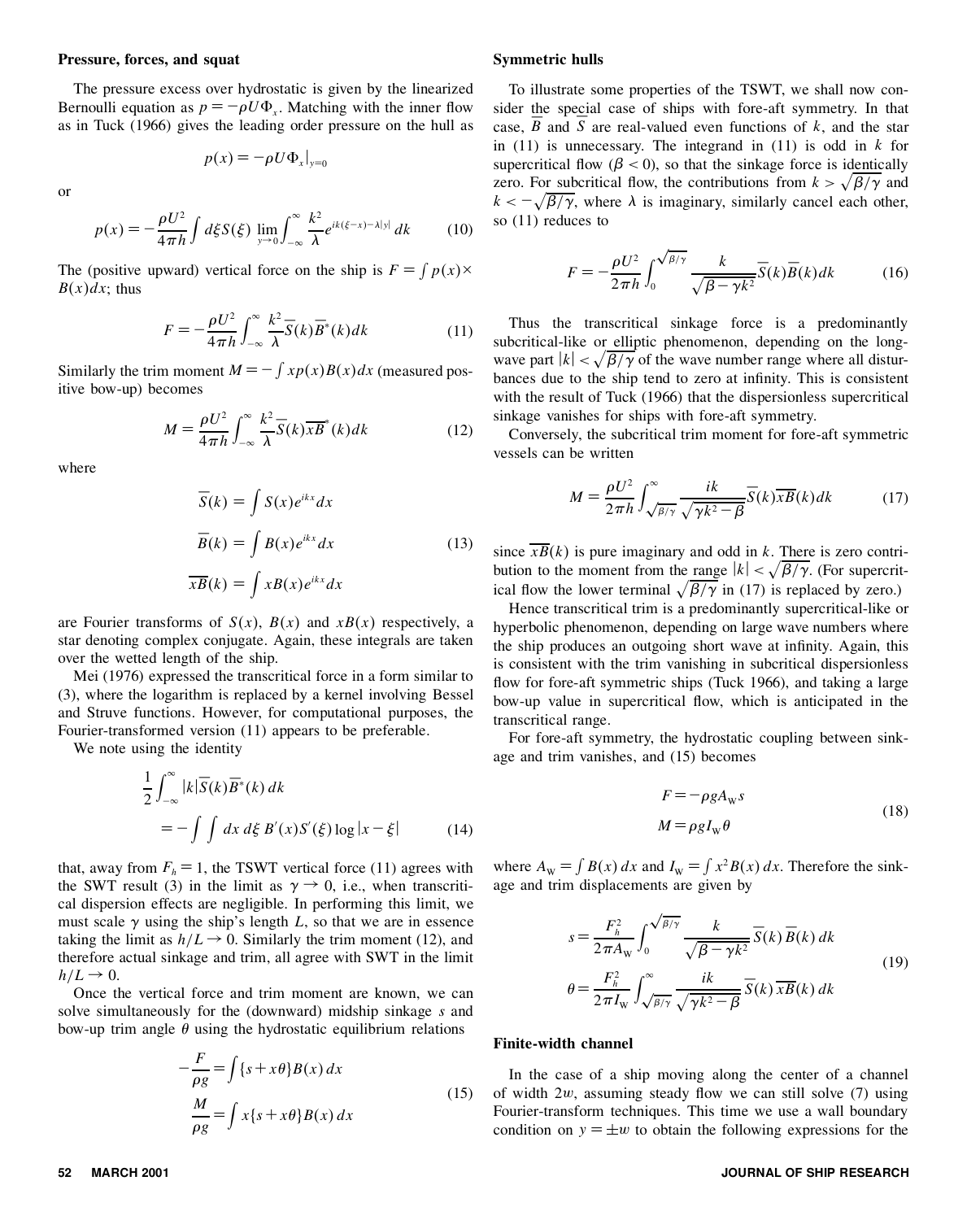vertical force and trim moment:

$$
F = -\frac{\rho U^2}{4\pi h} \int_{-\infty}^{\infty} \frac{k^2}{\lambda} \coth(\lambda w) \overline{S}(k) \overline{B}^*(k) dk
$$
  

$$
M = \frac{\rho U^2}{4\pi h} \int_{-\infty}^{\infty} \frac{k^2}{\lambda} \coth(\lambda w) \overline{S}(k) \overline{xB}^*(k) dk
$$
 (20)

Here  $\lambda$  has the same definition as for the open water TSWT.

In addition to the singularities at  $k = \pm \sqrt{\beta/\gamma}$ , for  $|k| > \sqrt{\beta/\gamma}$  v there are singularities in  $\coth(\lambda w)$  at

$$
k^{2} = \frac{\beta}{2\gamma} \left( 1 + \sqrt{1 + \frac{4n^{2}\pi^{2}\gamma}{w^{2}\beta^{2}}} \right)
$$
 (21)

for integer values of *n*. All of these singularities, including  $k = \pm \sqrt{\beta/\gamma}$ , are simple poles. The path of integration must pass above these poles in the complex *k*-plane in order that there be no disturbance as  $x \rightarrow -\infty$ .<br>We can see that the numerical evaluation of (20) is compli-

cated. Although the sum of the residues is straightforward to evaluate (and in fact this sum is zero for symmetric hulls), the Cauchy principal-value part of the integral is difficult, due to the infinite number of unequally spaced poles. Even for symmetric hulls there is no cancelation for  $|k| > \sqrt{\beta/\gamma}$ ; the integrand is even in  $k$ , whereas in infinite width it is odd.

In any case, we expect that a steady finite-width theory of this sort will be of limited validity. Linearized slender-body theory is unable to predict the onset of unsteadiness, which is an important feature of transcritical channel flow. Only when  $F_h$  is not too close to 1, or in very wide channels, is the flow still steady and this theory applicable.

### **Finite-depth theory**

The difficulties inherent in solving the flow field for  $F_h \approx 1$  can also be overcome by removing the shallowness assumption com pletely. This method was introduced by Tuck & Taylor (1970), who used slender-body theory to describe the flow around a ship moving in a general (not necessarily shallow) depth of water. Here we make some important improvements on their original method and compute sinkage and trim for ships with or without fore-aft symmetry.

Tuck & Taylor found that the vertical force and trim moment are each the sum of two components, i.e.,

$$
F = F_{\infty} + F_d
$$
  
\n
$$
M = M_{\infty} + M_d
$$
\n(22)

Here  $F_{\infty}$  and  $M_{\infty}$  are the force and moment on the lower half of an equivalent double body in an unbounded fluid;  $F_d$  and  $M_d$  are a correction due to the finite depth of water.

The calculation of  $F_\infty$  and  $M_\infty$  is a well known but difficult problem. Here we approximate  $F_\infty$  using the analytic formula of Havelock (1939) for a spheroid, approximating each hull as an equivalent slender spheroid of the same length and displacement, as done by Tuck & Taylor (1970). This gives for  $F_{\infty}$ 

$$
F_{\infty} = \rho U^2 A_{\rm w} \epsilon^2 \left( \log \frac{\epsilon}{2} + \frac{3}{2} - \epsilon \right) \tag{23}
$$

with  $A_w$  again the waterplane area. The slenderness  $\epsilon$  is equal to the beam/length ratio of the equivalent spheroid; for a general hull this is given by

$$
\epsilon = \sqrt{\frac{12}{\pi} C_{\rm v}}\tag{24}
$$

Here  $C_\forall$  is the volumetric coefficient  $V/L^3$ , with *V* the displaced volume.

For fore-aft symmetric ships,  $M_{\infty}$  is identically zero. Since the hull shapes that we are considering are close to fore-aft symmetric, we shall not attempt to calculate  $M_{\infty}$ , assuming instead that it is small enough to be neglected. This becomes valid for general ships in the shallow-water limit, as the depth correction  $M_d$  has been shown (Tuck & Taylor 1970) to formally dominate  $M_\infty$ in shallow water.

The depth corrections  $F_d$  and  $M_d$  satisfy

$$
F_d = -\frac{\rho U^2}{4\pi^2} \int_{-\infty}^{\infty} k^2 \overline{S}(k) \overline{B}^*(k) A(k) dk
$$
  

$$
M_d = \frac{\rho U^2}{4\pi^2} \int_{-\infty}^{\infty} k^2 \overline{S}(k) \overline{xB}^*(k) A(k) dk
$$
 (25)

where *S*,  $\overline{B}$  and  $\overline{xB}$  are as in (13). Here *A(k)* is given by

$$
A(k) = -2 \int_{|k|}^{\infty} \frac{1}{\sqrt{q^2 - k^2}}
$$

$$
\times \left[ 1 + \frac{q}{F_h^2 k^2 h - q \tanh(qh)} \right] dq \tag{26}
$$

The integrand in (26) has a simple pole at  $q = q_0$ , where

$$
q_0 \tanh(q_0 h) = F_h^2 k^2 h \tag{27}
$$

In order that there be no waves far upstream, this pole must be avoided by passing above it in the complex *q*-plane when  $k > 0$ , and beneath it when  $k < 0$  (Gourlay 2000).

Since the integrand in (26) is pure real, the real part of  $A(k)$  can be written as a Cauchy principal value integral, and the imaginary part can be evaluated from the residue at the pole. This gives

Im{
$$
A(k)
$$
} = 
$$
\frac{-2\pi q_0 \operatorname{sgn}(k)}{\sqrt{q_0^2 - k^2} (q_0 h \operatorname{sech}^2(q_0 h) + \tanh(q_0 h))}
$$
 (28)

which corrects the Tuck & Taylor (1970) result.

We note that  $\text{Re}\{A(k)\}\$ is even and  $\text{Im}\{A(k)\}\$ is odd (as they must be for  $F$  to be pure real in  $(25)$ ). Hence we need only discuss (26) for  $k > 0$ .

The pole in (26) will only occur in the range of integration if  $q_0 > k$ . For  $F_h > 1$  this is always true, and the imaginary part of  $A(k)$  as given by (28) is nonzero but finite for all k. The real part can be evaluated by a simple numerical integration once a substitution is made to remove the singularity at  $q = k$ . When  $F_h < 1$ ,  $q_0$  is only greater than  $k$  for  $k > k_0$ , where

$$
\frac{\tanh(k_0 h)}{k_0 h} = F_h^2
$$
 (29)

This imaginary part of  $A(k)$  is zero for  $k < k_0$  and given by (28) for  $k > k_0$ . Since  $q_0 = k$  when  $k = k_0$ , (28) is singular around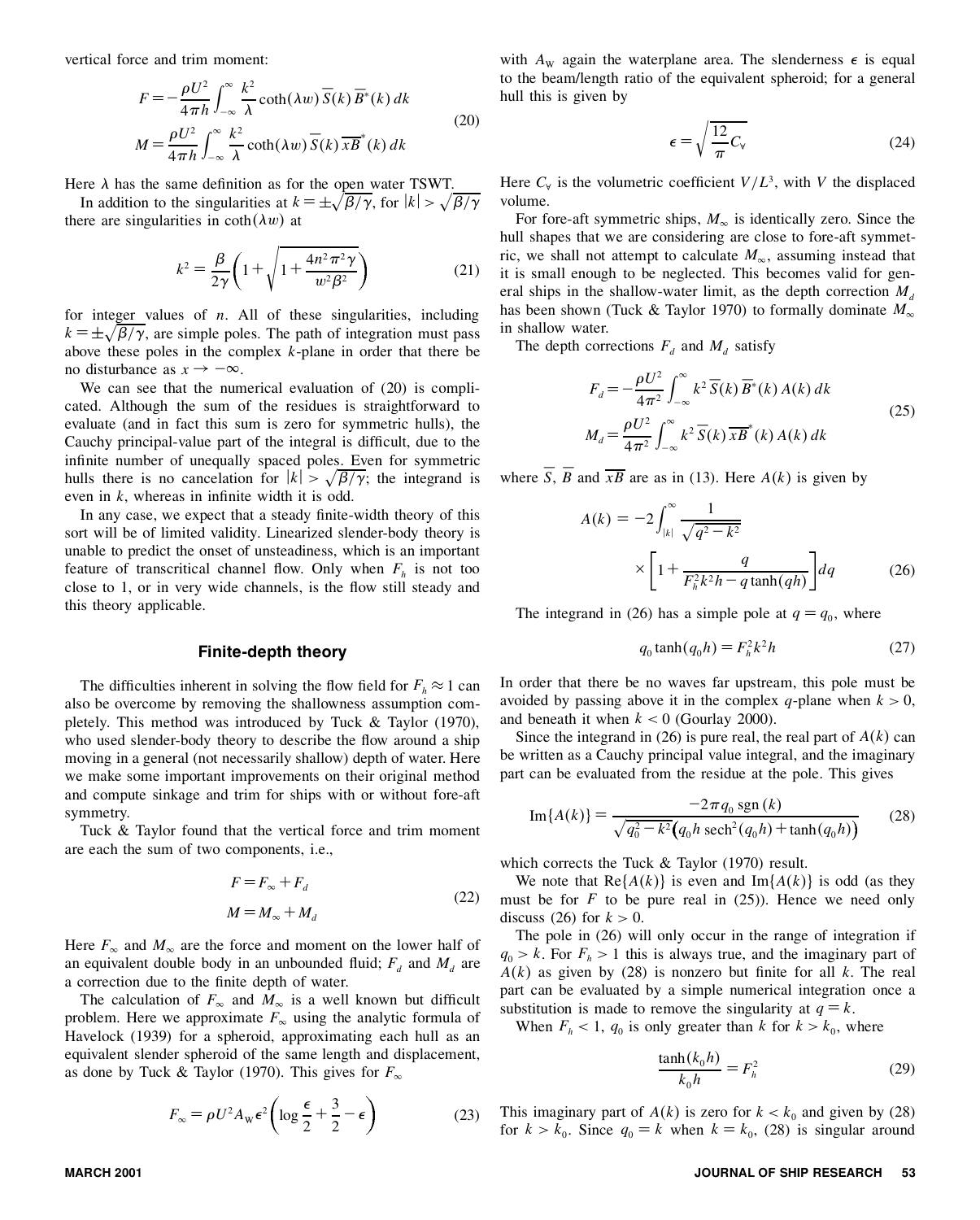$k = k_0$ . Similarly, the Cauchy principal-value integral in (26) is unbounded when  $q_0$  and  $k$  coincide, as the denominator acts like  $(q-k)^{-3/2}$  around  $q = k$ . The full  $(q, k)$  double integrals in (25) do still exist, but we must take care in evaluating them around  $(q, k) = (q_0, k_0)$ . The imaginary part of  $A(k)$  for  $F_h < 1$  was not included by Tuck & Taylor (1970), leading to the incorrect conclusion of zero subcritical trim for fore-aft symmetric hulls.

As stated by Tuck & Taylor, the corrections  $F_d$  and  $M_d$  are inversely proportional to depth in the shallow-water limit, and therefore formally dominate  $F_{\infty}$  and  $M_{\infty}$  as  $h/L \rightarrow 0$ . It can also be shown by taking the  $h/L \rightarrow 0$  limit of equation (26) that, away from  $F_h = 1$ , the vertical force and moment agree with the simple shallow-water theory (SWT). In the transcritical region  $F_h \approx 1$ , Gourlay (2000) has shown that the finite-depth theory agrees with TSWT in the shallow water limit.

# **Scaling**

The TSWT force (11) and moment (12) were derived in terms of dimensional variables. However, they may be written in dimensionless form, since they and the TSWT and FDT theories described are all linear. For a given shape of ship, the dimensionless products

$$
\frac{F}{\rho g S_{\text{max}} B_{\text{max}}} \quad \text{and} \quad \frac{M}{\rho g S_{\text{max}} B_{\text{max}} L} \quad (30)
$$

are functions only of  $F_h$  and  $h/L$ . Solving (15) then tells us that

$$
\frac{s}{L} = C_v f\left(F_h, \frac{h}{L}\right)
$$
  
\n
$$
\theta = C_v m\left(F_h, \frac{h}{L}\right)
$$
\n(31)

where the functions  $f$ ,  $m$  depend only on the shape of ship.

Therefore, for a given shape of ship,  $h/L$  ratio and Froude number, the ship may be stretched in the streamwise or trans verse directions, with the only influence on  $s/L$  coming from  $C_{\rm v}$ . In particular,  $s/L$  is independent of scale, if the ship's proportions are kept constant. This allows us to justifiably "scale up" model test results according to this theory. Since the trim angle  $\theta$  is independent of scale, the bow and stern sinkages are also proportional to ship length for constant values of  $h/L$  and  $F_h$ .

In FDT, only the force and moment corrections  $F_d$  and  $M_d$  (25) can be written so as to allow stretching in the transverse directions.  $F_\infty$  and  $M_\infty$  both have complicated dependence upon beam and section area and so cannot be scaled in this way. However, the total FDT force and moment can still be written as dimensionless products (30), provided the proportions of the ship remain constant. Therefore  $s/L$  and  $\theta$  are still independent of scale in FDT, and can be justifiably scaled up with increasing ship size.

# **Results**

# **Comparing TSWT and FDT**

In order to compare TSWT and FDT numerically, we first consider a fore-aft symmetric hull with parabolic waterplane and



**Fig. 1** Sinkage (as a fraction of ship length) as a function of *F<sup>h</sup>* for parabolic hull, using TSWT and FDT

section area curves, i.e.,

$$
B(x) = B_{\text{max}} \left( 1 - \frac{4x^2}{L^2} \right)
$$
  

$$
S(x) = S_{\text{max}} \left( 1 - \frac{4x^2}{L^2} \right)
$$
 (32)

The maximum beam and section area are chosen to be in the same proportions as the Taylor A3 hull, which will be discussed later. Therefore we have chosen  $L/B_{\text{max}} = 10.8$  and  $L^2/S_{\text{max}} = 378.3$ for these results.

Figure 1 shows the scaled midship sinkage  $s/L$  as a function of  $F_h$  for this hull, with  $h/L = 0.125$ , as calculated using both transcritical theories. We see that, at this relatively small value of  $h/L$ , the two theories produce very similar results. The sinkage in each case rises to a maximum at  $F_h = 0.965$  before tending sharply back toward zero. For TSWT it can be shown analytically that the sinkage tends to zero in a square-root manner as  $F_h \to 1$ , and that it is identically zero for  $F_h > 1$  as in SWT (Tuck 1966). FDT has similar properties, although there is an apparent small but non-zero supercritical sinkage which we believe to be spuri ous (see later).

We notice that the maximum sinkage according to FDT  $(s/L = 0.0097)$  is slightly higher than according to TSWT  $(s/L = 0.0092)$ .

Whereas TSWT gives a smooth monotone increase in the sinkage until it reaches the maximum, FDT is slightly oscillatory in slope. This is a property of the governing equations and not of the numerical method, as the graph was reproduced exactly with different grid spacings in each of the variables. Being fully dispersive, FDT retains some bow-stern wave interference effects that are familiar in classical ship hydrodynamics, and which, for example, lead to analogous oscillations in wave resistance curves for ships.

The present FDT results can be compared with those of Tuck & Taylor (1970). The maximum sinkage given there for one particular value of  $h/L$  agrees moderately well (within 10%) with our predictions, although their sinkage curve is more oscillatory at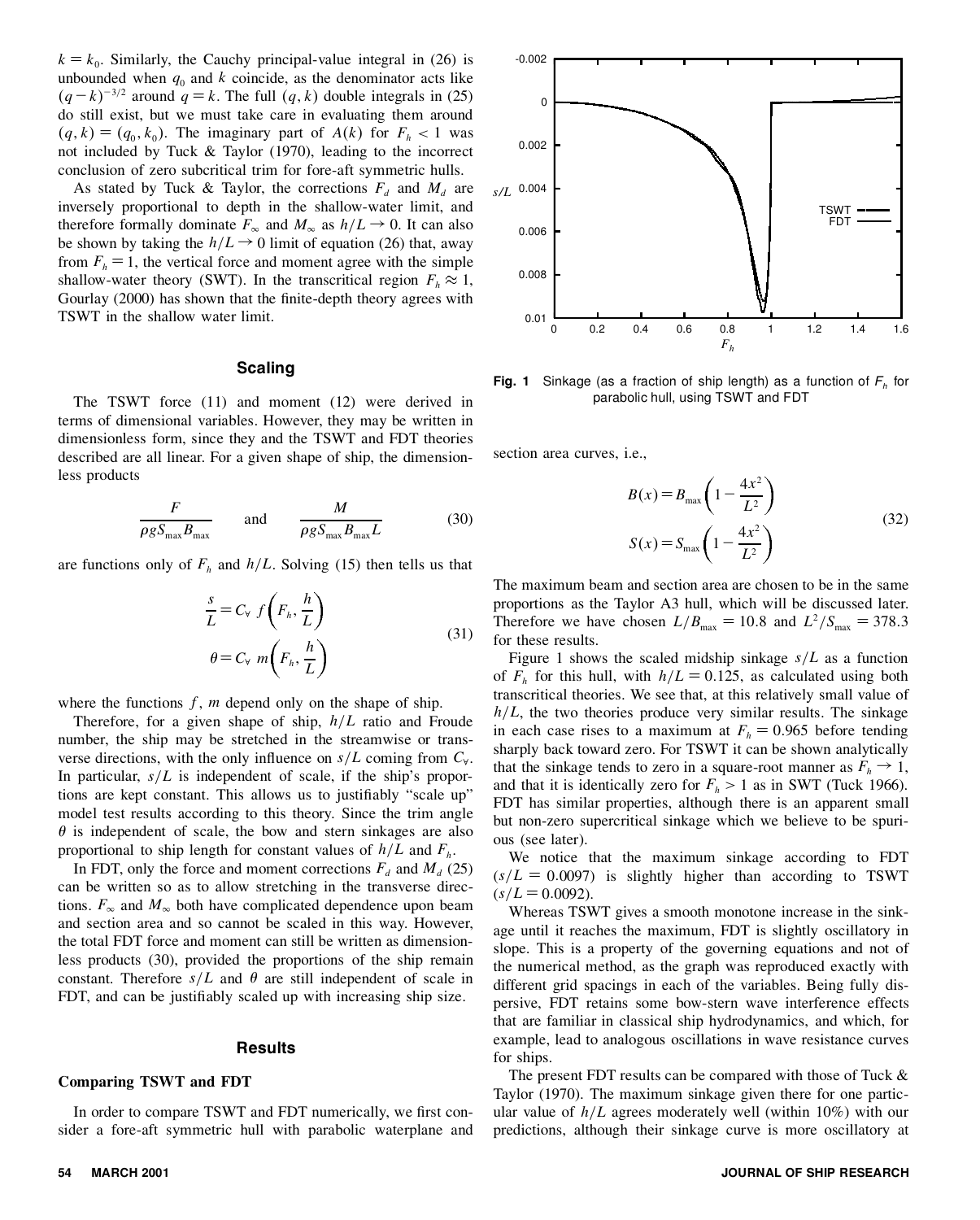

**Fig. 2** Bow-up trim angle (in deg) as a function of *F<sup>h</sup>* for parabolic hull with  $h/L = 0.125$ , using TSWT and FDT



-0.004

**Fig. 3** Sinkage (as a fraction of ship length) as a function of *F<sup>h</sup>* for Taylor Series hull, with  $h/L = 0.125$ . TSWT, FDT, and experimental results

lower Froude numbers. This may have been due to the computations in Tuck & Taylor (1970) not handling the singularity in  $A(k)$  for  $F<sub>h</sub> < 1$  with adequate numerical precision.

A problem with FDT is an anomalous behavior at large Froude numbers. The infinite-depth force contribution  $F_\infty$  increases in proportion to  $U^2$ ; if the theory is to agree with TSWT in the shallow water limit,  $F_{\infty}$  should be canceled by the correction  $F_d$  at high Froude numbers, leading to a net force that tends to zero at infinite speed. However, any error in approximating either  $F_\infty$ or  $F_d$  will ultimately produce a total force that is erroneously TSWT  $(s/L = 0.0081)$  and by FDT  $(s/L = 0.0094)$ . There is a quadratic in U for large  $F_b$ . This is already beginning to be appar-<br>difference in the Froude numb quadratic in *U* for large *F<sup>h</sup>* . This is already beginning to be apparent at the right side of Fig. 1, and the present FDT results (especially with use of the Havelock approximation to  $F_\infty$ ) are not to be considered accurate at large *F<sup>h</sup>* .

Figure 2 shows the corresponding trim angles for the same hull, according to the two theories. According to both theories, the ship will have a large bow-up trim angle in the neighborhood of  $F_h = 1$ . The maximum trim occurs at  $F_h = 0.99$  according to both theories, which is slightly higher than the Froude number at which the maximum sinkage occurs ( $F_h$  = 0.965).

As is the case with sinkage, the maximum trim according to FDT (2.88 deg) is slightly higher than according to TSWT (2.65 deg). Also, the TSWT curve is smooth, while the FDT is oscillatory at lower Froude numbers. The discrepancy for large Froude numbers cannot be due to an error in approximating  $M_{\infty}$ , since this is identically zero. We suspect that the correction  $M_d$  may be quite sensitive for large Froude numbers, and place more faith in the TSWT in this range.

### **Comparison with experimental results**

We have used both the TSWT and FDT to compute the midship sinkage of a "Taylor standard series" hull (Gertler 1954), which corresponds to a slightly non-fore-aft-symmetric ship. A model hull of that shape designated A3 by Graff et al (1964) was used; this has  $L/B = 10.8$ ,  $L/T = 32.4$  (with *T* the draft) and volumetric coefficient  $C_8 = 0.0017$ . The experimental results of Graff et al (1964) for the same hull are reproduced here for comparison.

Figure 3 shows the midship sinkage as a function of Froude number for the A3 hull, traveling in water of scaled depth  $h/L =$ 0*0*125. As an example, this would correspond to a 200 meter ship with a draft of 6.2 meters, traveling in water of depth 25 meters. The sinkage is calculated using TSWT and FDT theories, with the experimental results also shown.

We see that both theories agree reasonably well with the experimental results. In particular, the maximum sinkage determined experimentally  $(s/L = 0.0089)$  lies in between that predicted by TSWT ( $s/L = 0.0081$ ) and by FDT ( $s/L = 0.0094$ ). There is a occurs, being at  $F<sub>h</sub> = 0.89$  experimentally, although we predict it at  $F_h = 0.965$ , according to both theories.

The rising of the ship in the water, for  $F_h$  slightly greater than one, is not predicted by either of the theories. For larger  $F_h$ , the predicted sinkage is very close to zero, in accordance with the experimental results. Since this ship is not quite foreaft symmetric, TSWT gives a very small but nonzero sinkage for  $F_h$  > 1, which agrees reasonably with the experimental results. The quadratic-type error in FDT again becomes apparent for large *F<sup>h</sup>* .

At this point we must question whether the experimental results of Graff et al (1964), which were obtained in a tank of large but finite width, adequately approximate open water. The numerical results of Chen & Sharma (1995) and Chen (1999), both based on unsteady theory, predict that unsteady solitons of significant amplitude would be generated in such a tank width in a range of Froude numbers roughly between 1 and 1.07. These unsteady oscillations, which were actually witnessed in the experimental results of Graff et al (1964) at low values of  $h/L$ , prevented them from giving any results for  $h/L < 0.125$ .

According to the numerical results of Chen & Sharma (1995), the effect of such solitons on sinkage and trim is considerable in that narrow range of Froude numbers. Specifically, it seems likely that the negative supercritical sinkage observed in the results of Graff et al (1964) may be solely a finite-width effect.

According to a recent study by Sharma & Chen (2000) which concentrated on the effect of tank width, the Froude number at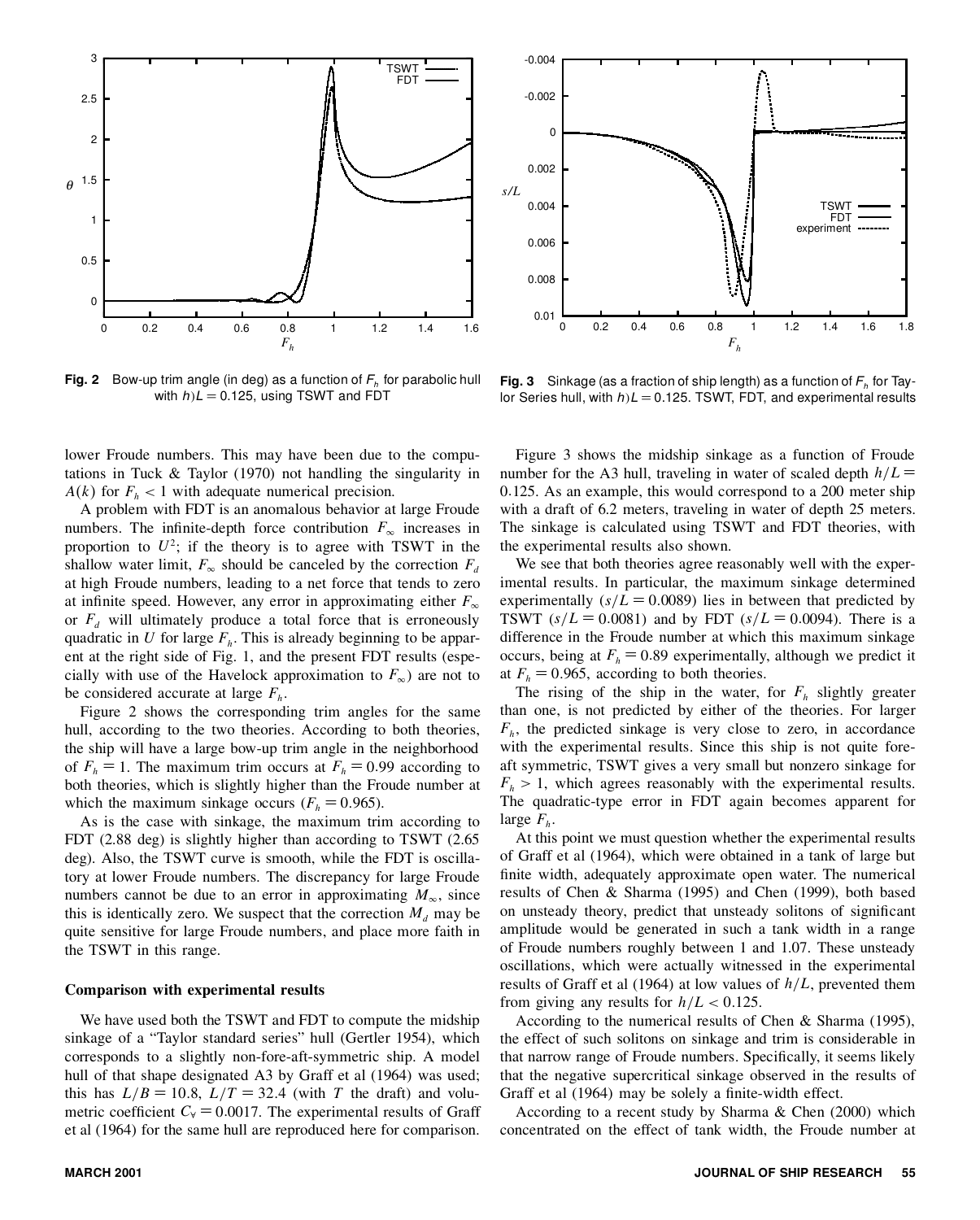

**Fig. 4** Sinkage (as a fraction of ship length) as a function of  $F_h$  for Taylor Series hull, with  $h/L = 0.25$ . TSWT, FDT, and experimental results

which the maximum sinkage occurs is seen to decrease as the tank width decreases. Therefore the discrepancy in the Froude number at which the maximum sinkage occurs may also be due to finitewidth effects in the experimental results. The present predictions of the Froude number for maximum sinkage may in fact be more accurate as estimations for fully-open water than any observations from finite-width tank experiments.

Figure 4 shows the midship sinkage for the same ship traveling in twice the depth of water, i.e.,  $h/L = 0.25$ . This corresponds to a depth of 50 meters for our example hull of length 200 meters and draft 6.2 meters. In this case we see that TSWT significantly underestimates the maximum sinkage, indicating that the shallowwater assumption that  $h/L$  is small is no longer acceptable. FDT, however, still gives a maximum sinkage of  $s/L = 0.0066$  at  $F<sub>h</sub> = 0.86$ , which is impressively accurate compared to the experimental maximum of  $s/L = 0.0068$  at  $F<sub>h</sub> = 0.88$ . Clearly the FDT is appropriate and accurate for such non-shallow-water depths.

### **Trim and stern sinkage**

The trim of the A3 hull, as predicted using TSWT, was also compared to experimental results. This is shown in Fig. 5. There is fair agreement in this case, despite the predicted peak being sharper and higher than the experimental results. It is thought that this discrepancy may also be due to finite-width effects in the experimental results, as numerical results of Sharma & Chen  $(2000)$  show a broader, flatter peak for this width of channel compared to wider channels.

The large bow-up trim experienced by ships in the transcritical speed range means that the ship's stern is particularly vulnerable to grounding for Froude numbers very close to 1. Since the maximum midship sinkage and maximum trim occur at close to the same Froude number, the stern sinkage will be very large around this Froude number.

In Fig. 6 we have plotted the scaled stern sinkage  $s_{\text{stem}}/L$  (given by  $s/L + \theta/2$ , with  $\theta$  in radians) for the A3 and parabolic hulls. This is found using TSWT and plotted as a function of Froude number. We see that for the A3 hull the maximum stern sinkage



**Fig. 5** Bow-up trim angle (in deg) as a function of *F<sup>h</sup>* for Taylor Series hull, with  $h/L = 0.125$ . Comparison of TSWT with experiment

is  $s_{\text{stem}}/L = 0.0285$ . The experimental results give a smaller maximum of  $s_{\text{stem}}/L = 0.0228$ , the difference mainly being due to the difference in trim angles.

For the parabolic hull, which has a larger  $C_{\forall}$ , the stern sinkage reaches  $s_{\text{stem}}/L = 0.0308$ . For a 200 meter ship, these results correspond to a predicted stern sinkage of 5.7 meters for the A3 hull (compared to 4.56 meters according to the nite-width experimental results) and 6.16 meters for the parabolic hull.

### **Maximum sinkage**

We have seen that when midship and stern sinkage are plotted against  $F_h$  for a fixed value of  $h/L$ , they both reach a maximum just below  $F<sub>h</sub> = 1$ . In fact, at very high supercritical Froude numbers, the stern sinkage may reach a higher value than in the transcritical range; however, the speeds required for this to occur are not realistic for most displacement hulls.



**Fig. 6** Stern sinkage (as a fraction of ship length) as a function of *F<sup>h</sup>* for parabolic and Taylor Series hull, with  $h/L = 0.125$ . Calculated using **TSWT**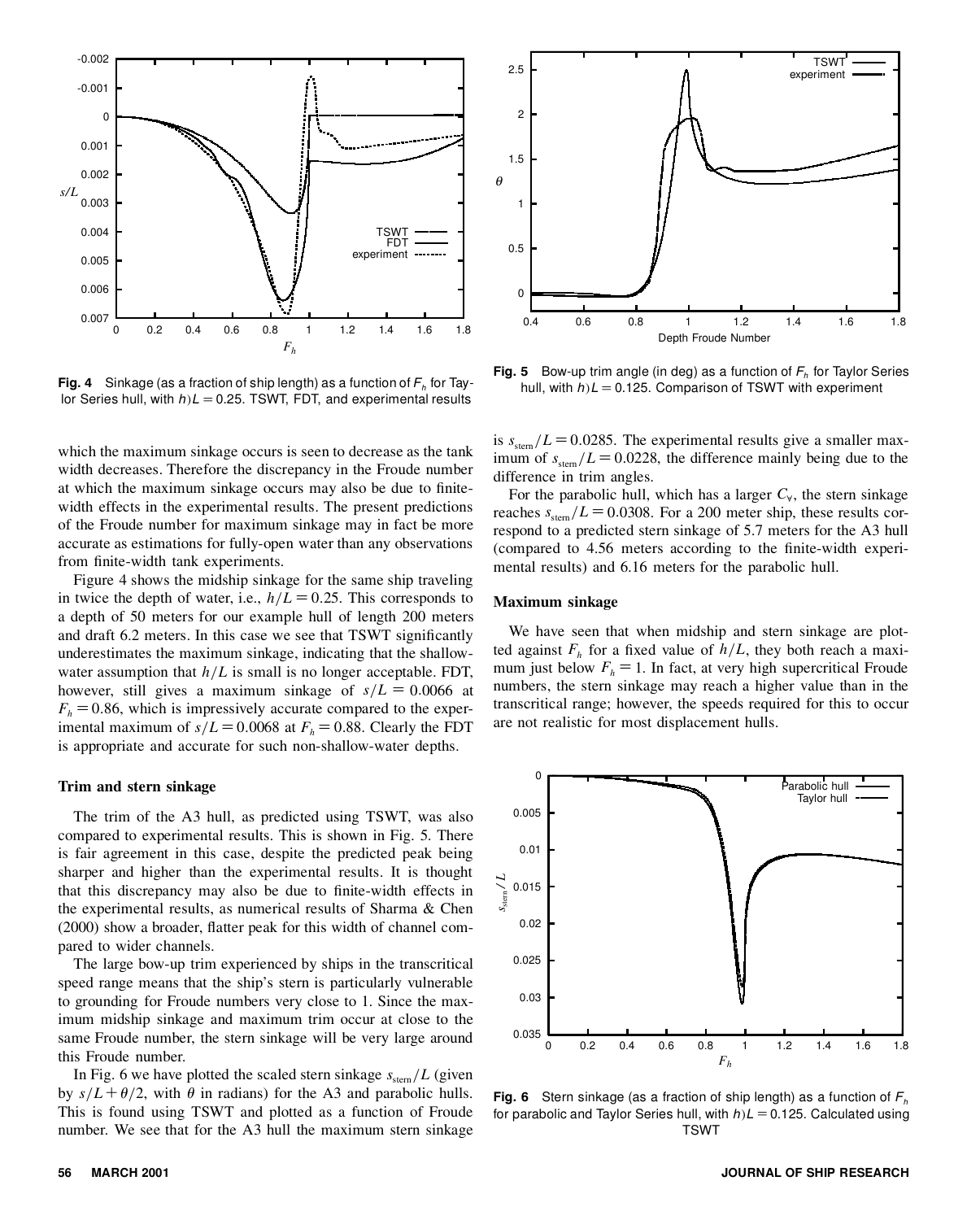

**Fig. 7** Maximum midship and stern sinkage (as a fraction of ship length) as a function of *h/L* for Taylor Series hull, as calculated using TSWT. At-rest underkeel clearance (UKC) also shown for each depth

By finding the maximum sinkage with respect to  $F_h$  for each  $\epsilon$ value of  $h/L$ , we can plot the maximum midship and stern sinkage as a function of  $h/L$ . This is shown in Fig. 7 for the Taylor A3 hull. The at-rest underkeel clearance (UKC) is also shown for each depth.

Where the maximum sinkage is larger than the UKC, there exists a range of Froude numbers for which the ship is predicted to scrape the sea floor. Therefore, the point in Fig. 7 where the UKC line crosses the maximum stern sinkage curve gives the value of  $h/L$  for which the stern is predicted to just touch the sea floor at one particular Froude number. On the other hand, if the ship were unable to trim, the midship would touch the sea floor at the value of  $h/L$  for which the maximum midship sinkage curve crosses the UKC line.

Therefore we see that for the Taylor A3 hull the stern is at risk of grounding for  $h/L < 0.078$ , which corresponds to  $h/T < 2.52$ . Similarly, if trim were not taken into account, the midship would be at risk of grounding for  $h/L < 0.052$ , which corresponds to  $h/T < 1.68$ . These are large at-rest clearances, but are necessary for ships which intend to travel at transcritical speeds.

## **Conclusions**

We have used two slender-body methods to solve for the sinkage and trim of a ship traveling at arbitrary Froude number, including the transcritical region.

The transcritical shallow water theory (TSWT) developed by Mei (1976) has been extended and exploited numerically, using numerical Fourier transform methods to give sinkage and trim via a double numerical integration. This theory has also been extended to the case of a ship moving in a channel of finite width; however, the numerical difficulty in computing the resulting force integral, and its limited validity, mean that the open-water theory is more practically useful.

The finite-depth theory (FDT) developed by Tuck  $&$  Taylor (1970) has also been improved and used for general hull shapes. This theory gives a sinkage force and trim moment that are

slightly oscillatory in  $F_h$ . Since the theory involves summing infinite-depth and finite-depth contributions, both of which vary with  $U^2$  at high Froude numbers, any error will grow approximately quadratically with *U*. Therefore we cannot use this theory at large supercritical Froude numbers. Also, the difficulty in finding the infinite-depth contributions numerically, as well as the extra numerical integration needed to compute the force and moment, make the FDT slightly more difficult to implement than TSWT.

When comparing our open water theoretical results to the experimental results of Graff et al (1964) in a wide channel, both theories were seen to give good results in the shallow water case  $h/L = 0.125$ . The main discrepancies between the theoretical and experimental results at this depth were: the trim predicted using TSWT has a sharper, higher peak than was found experimentally; the maximum sinkage was predicted to occur at a slightly higher Froude number than was observed experimentally; and neither of the theories predicted the rise of the ship in the water that was observed experimentally at low supercritical Froude numbers.

All of these discrepancies are explained qualitatively by the effect of the channel walls on the experimental results, which means that the theory looks very promising for predicting transcritical squat in open water. However, we cannot properly judge the accuracy of the method without true open water results with which to compare.

One departure from the experimental results that is not explained by finite-width effects is the lesser angle of trim predicted by TSWT at supercritical Froude numbers. Although sinkage is basically an inviscid phenomenon, it is thought that viscosity may affect the trim; boundary-layer separation near the stern would tend to decrease the pressure there and increase the bow-up trim moment slightly.

In the deeper-water case  $h/L = 0.25$ , for which the channel walls have less effect on the experimental results, we found that the shallow-water TSWT was outside its range of validity. Meanwhile, however, the fully-dispersive FDT accurately predicts the maximum sinkage and the Froude number at which this occurs.

In practice, scenarios in which ships are at risk of grounding will normally have  $h/L < 0.125$ . Since the TSWT is a shallowwater theory and it works well at  $h/L = 0.125$ , we expect that it will give even better results at smaller, practically useful values of  $h/L$ . Also, since the TSWT and FDT give almost identical results for  $h/L < 0.125$ , and the TSWT is a much simpler theory, we recommend it as a simple and accurate method for predicting transcritical squat in open water. Of particular interest to mariners is the maximum stern sinkage, which, as we here demonstrated, can be remarkably and dangerously large at close to critical speed.

# **Acknowledgment**

The authors wish to acknowledge valuable discussions with Dr. X.-N. Chen of the Duisburg Shallow Water Tank Laboratory and Prof. S. D. Sharma of the Institute of Ship Technology, Mercator University, Duisburg, Germany. Acknowledgment is also made for support by the Australian Research Council.

### **References**

Ang, W. T. 1993 Nonlinear sinkage and trim for a slender ship in shallow water of finite width. (Internal report, University of Adelaide).